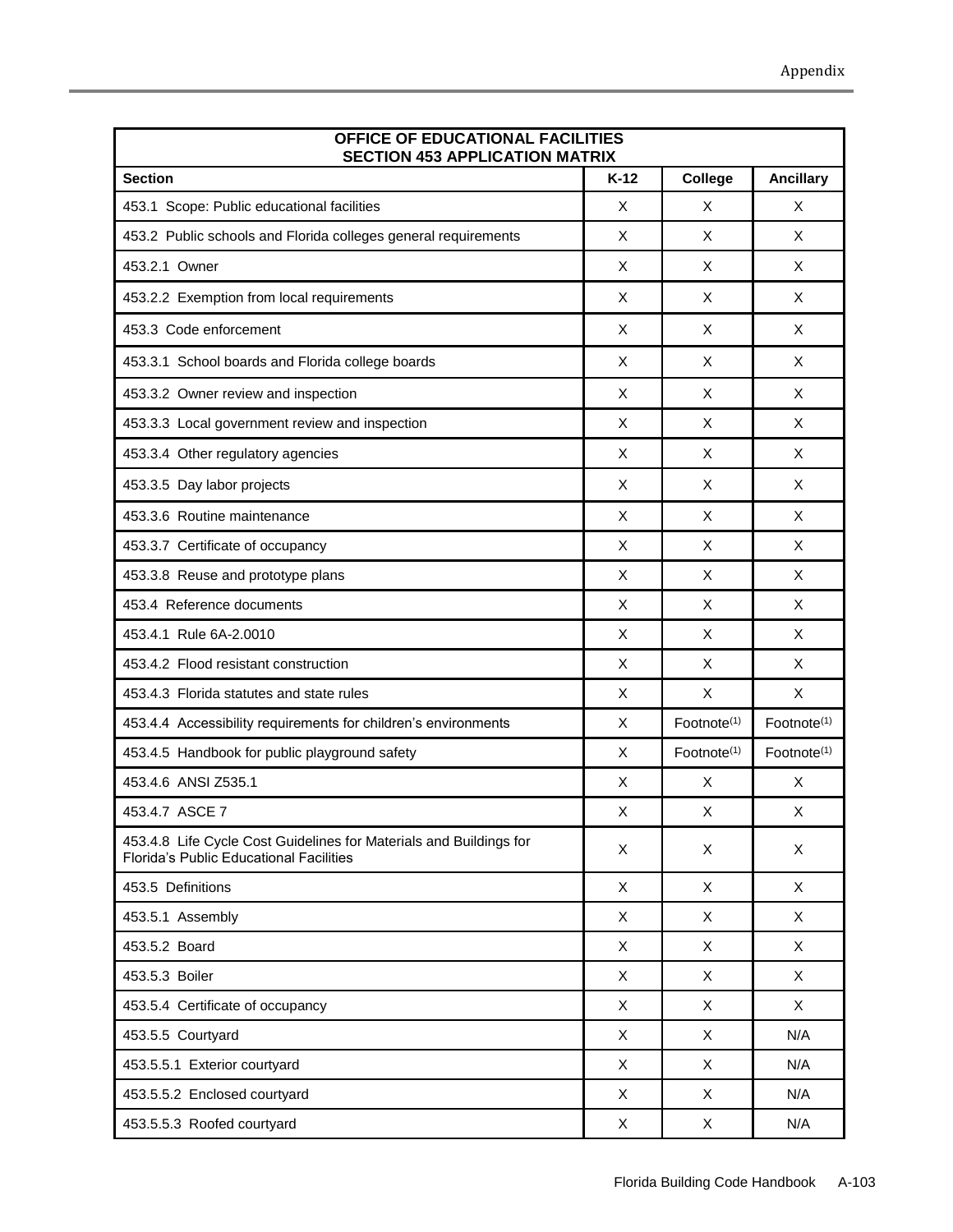| OFFICE OF EDUCATIONAL FACILITIES<br><b>SECTION 453 APPLICATION MATRIX</b> |        |         |                  |
|---------------------------------------------------------------------------|--------|---------|------------------|
| <b>Section</b>                                                            | $K-12$ | College | <b>Ancillary</b> |
| 453.5.6 Facility                                                          | X      | X       | X                |
| 453.5.6.1 Ancillary facility                                              | N/A    | N/A     | X                |
| 453.5.6.2 Ancillary plant                                                 | N/A    | N/A     | X                |
| 453.5.6.3 Auxiliary facility                                              | X      | X       | N/A              |
| 453.5.6.4 Educational facility                                            | X      | X       | N/A              |
| 453.5.6.5 Educational plant                                               | X      | X       | N/A              |
| 453.5.6.6 Existing facility                                               | X      | X       | X                |
| 453.5.6.7 Leased facility                                                 | X      | X       | X                |
| 453.5.6.8 Permanent facility                                              | X      | X       | X                |
| 453.5.6.9 Relocatable/portable facility                                   | X      | X       | X                |
| 453.5.6.10 Modular facility                                               | X      | X       | X                |
| 453.5.7 Maintenance and repair                                            | X      | X       | X                |
| 453.5.8 New construction                                                  | X      | X       | X                |
| 453.5.9 Open plan building                                                | X      | X       | X                |
| 453.5.10 Open plan instructional space                                    | X      | X       | N/A              |
| 453.5.11 Owner                                                            | X      | X       | X                |
| 453.5.12 Permit for construction                                          | X      | X       | X                |
| 453.5.13 Remodeling                                                       | X      | X       | X                |
| 453.5.14 Renovation                                                       | X      | X       | X                |
| 453.5.15 Separate atmosphere                                              | X      | X       | X                |
| 453.5.16 Separate building                                                | X      | X       | X                |
| 453.5.17 Florida college                                                  | N/A    | X       | N/A              |
| 453.5.18 Student-occupied space                                           | X      | X       | N/A              |
| 453.6 Administration of public education projects                         | X      | X       | X                |
| 453.6.1 Occupancy during construction                                     | X      | X       | X                |
| 453.6.2 Contractor toxic substance safety precautions                     | X      | X       | X                |
| 453.6.3 Flammable or explosive substances                                 | X      | X       | X                |
| 453.7 Life safety                                                         | X      | X       | X                |
| 453.7.1 Separate exits                                                    | X      | X       | X                |
| 453.7.2 Exit access                                                       | X      | X       | X                |
| 453.7.3 Location of fire extinguishers and blankets                       | X      | X       | N/A              |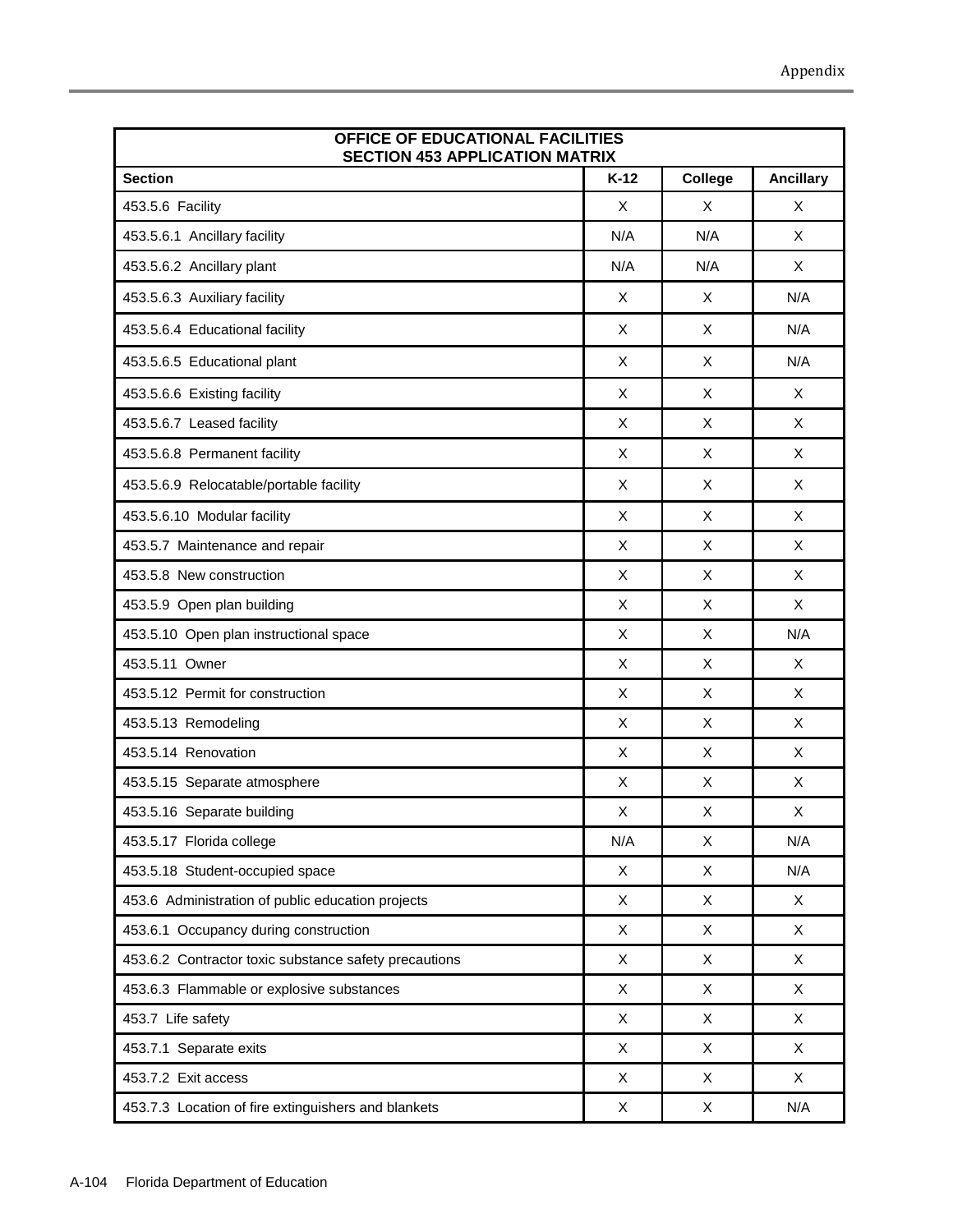| OFFICE OF EDUCATIONAL FACILITIES<br><b>SECTION 453 APPLICATION MATRIX</b>                 |             |             |                         |
|-------------------------------------------------------------------------------------------|-------------|-------------|-------------------------|
| <b>Section</b>                                                                            | $K-12$      | College     | <b>Ancillary</b>        |
| 453.7.4 Common fire alarm                                                                 | X           | X           | Footnote <sup>(2)</sup> |
| 453.7.5 Fire Alarm sending stations                                                       | X           | X           | X                       |
| 453.7.6 Automatic shut off                                                                | X           | X           | N/A                     |
| 453.7.6.1 Kitchen gas supplies                                                            | X           | X           | X                       |
| 453.7.6.2 Emergency power                                                                 | X           | X           | X                       |
| 453.7.7 Unoccupied rooms and concealed spaces                                             | X           | X           | X                       |
| 453.7.7.1 Fully sprinklered buildings                                                     | X           | X           | X                       |
| 453.7.8 Boiler rooms                                                                      | X           | X           | X                       |
| 453.7.9 Exit passageways and horizontal exits                                             | X           | X           | X                       |
| 453.8 General requirements for new construction, additions, renovations<br>and remodeling | X           | X           | X                       |
| 453.8.1 Codes and standards                                                               | X           | X           | X                       |
| 453.8.1.1 Educational occupancy                                                           | X           | X           | N/A                     |
| 453.8.1.2 Business occupancy                                                              | N/A         | X           | X                       |
| 453.8.1.3 Ancillary facility                                                              | N/A         | N/A         | X                       |
| 453.8.2 Space standards                                                                   | X           | X           | X                       |
| 453.8.3 Construction type                                                                 | X           | X           | X                       |
| 453.8.3.1 Noncombustible Type I, II or IV                                                 | X           | X           | X                       |
| 453.8.3.1.1 Interior nonload-bearing wood studs                                           | X           | X           | X                       |
| 453.8.3.2 Type I                                                                          | X           | X           | X                       |
| 453.8.3.3 Type IV                                                                         | X           | X           | X                       |
| 453.8.3.4 Exceptions to types of construction                                             | $\mathsf X$ | $\mathsf X$ | X                       |
| 453.8.4 Standards for remodeling and/or renovation projects                               | X           | X           | X                       |
| 453.8.4.1 Fire sprinkler in existing buildings                                            | X           | X           | X                       |
| 453.8.5 Leased facilities                                                                 | X           | X           | X                       |
| 453.8.6 Asbestos prohibited                                                               | X           | X           | X                       |
| 453.8.7 Life cycle cost guidelines for materials and building systems                     | X           | X           | X                       |
| 453.8.8 Safe school design                                                                | X           | X           | N/A                     |
| 453.8.8.1 Natural access and control                                                      | X           | X           | N/A                     |
| 453.8.8.2 Natural surveillance                                                            | X           | X           | N/A                     |
| 453.8.8.3 Territorial integrity                                                           | X           | Χ           | N/A                     |
| 453.8.8.4 Audio and motion detection systems                                              | X           | X           | N/A                     |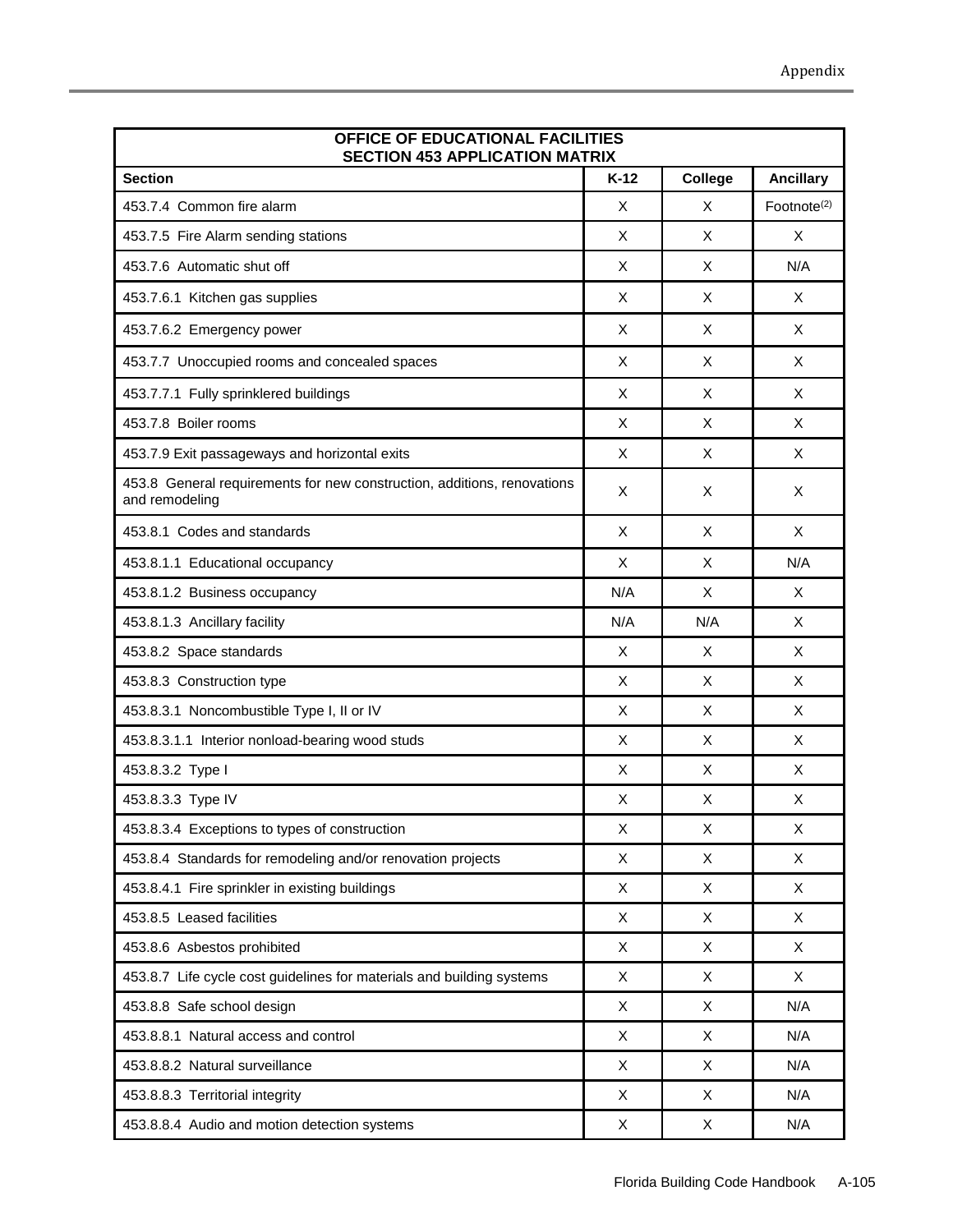| OFFICE OF EDUCATIONAL FACILITIES<br><b>SECTION 453 APPLICATION MATRIX</b> |        |                         |                  |
|---------------------------------------------------------------------------|--------|-------------------------|------------------|
| <b>Section</b>                                                            | $K-12$ | College                 | <b>Ancillary</b> |
| 453.8.8.5 Design                                                          | X      | X                       | N/A              |
| 453.8.8.6 Exterior stairs, balconies, ramps, etc.                         | X      | X                       | N/A              |
| 453.8.8.7 Open areas                                                      | X      | X                       | N/A              |
| 453.9 Structural design                                                   | X      | X                       | X                |
| 453.9.1 Loading requirements                                              | X      | X                       | X                |
| 453.10 Site requirements                                                  | X      | X                       | X                |
| 453.10.1 Fencing                                                          | X      | X                       | X                |
| 453.10.1.1 Required locations                                             | X      | N/A                     | N/A              |
| 453.10.1.1.1 Kindergarten through grade 12                                | X      | N/A                     | N/A              |
| 453.10.1.1.2 Kindergarten through grade 5                                 | X      | N/A                     | N/A              |
| 453.10.1.1.3 Kindergarten through grade 12                                | X      | N/A                     | N/A              |
| 453.10.2 Walks, roads, drives, and parking areas                          | X      | X                       | X                |
| 453.10.2.1 Covered walks                                                  | X      | N/A                     | N/A              |
| 453.10.2.2 Accessible walks and bridges                                   | X      | X                       | X                |
| 453.10.2.3 Reserved                                                       | N/A    | N/A                     | N/A              |
| 453.10.2.4 Vertical drops                                                 | X      | X                       | X                |
| 453.10.2.5 Roads and streets                                              | X      | X                       | X                |
| 453.10.2.6 Bus drives                                                     | X      | X                       | X                |
| 453.10.2.7 Vehicle parking areas                                          | X      | X                       | X                |
| 453-10.2.8 Minimum parking requirements                                   | Χ      | X                       | Χ                |
| 453.10.2.8.1 Faculty and staff                                            | X      | X                       | X                |
| 453.10.2.8.2 Visitors                                                     | X      | X                       | N/A              |
| 453.10.2.8.3 Community clinics                                            | X      | X                       | X                |
| 453.10.2.8.4 High schools                                                 | X      | N/A                     | N/A              |
| 453.10.2.8.5 Vocational schools                                           | X      | Footnote <sup>(3)</sup> | N/A              |
| 453.10.2.8.6 Florida colleges                                             | N/A    | X                       | N/A              |
| 453.10.2.8.7 Accessible parking                                           | X      | X                       | X                |
| 453.10.3 Site lighting required                                           | X      | X                       | X                |
| 453.10.3.1 Auto, bus and service drives                                   | X      | X                       | X                |
| 453.10.3.2 Parking areas                                                  | X      | X                       | X                |
| 453.10.3.3 Building perimeter                                             | X      | X                       | X                |

453.10.3.4 Covered and connector walks  $\begin{array}{ccc} \n & \times \n & \times \n\end{array}$  X  $\begin{array}{ccc} \n & \times \n\end{array}$  X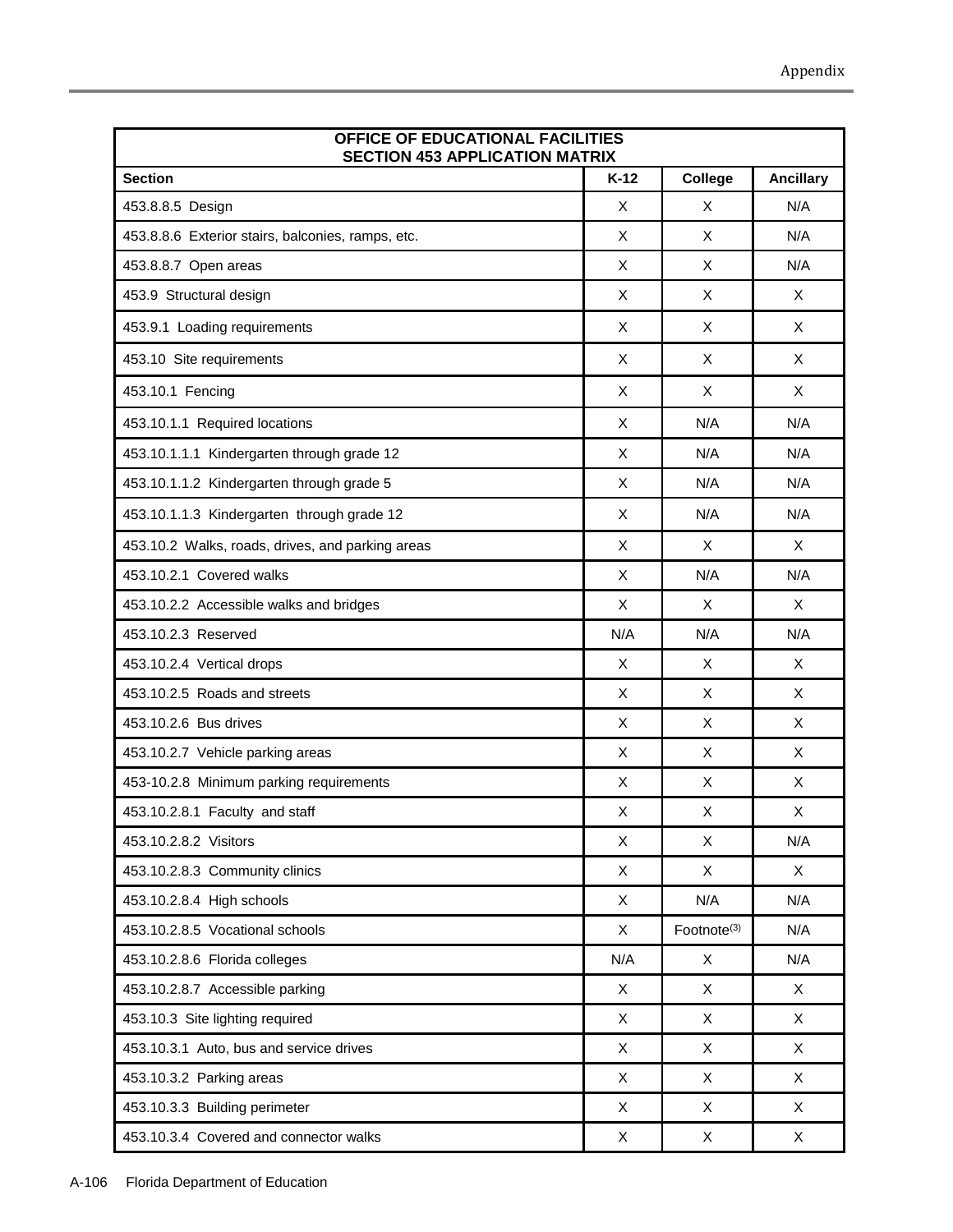| OFFICE OF EDUCATIONAL FACILITIES<br><b>SECTION 453 APPLICATION MATRIX</b> |        |                         |                         |
|---------------------------------------------------------------------------|--------|-------------------------|-------------------------|
| <b>Section</b>                                                            | $K-12$ | College                 | <b>Ancillary</b>        |
| 453.10.3.5 Lighting for parking areas                                     | X      | X                       | X                       |
| 453.10.3.5.1 Parking areas                                                | X      | X                       | X                       |
| 453.10.3.5.2 Covered and connector walks                                  | X      | X                       | X                       |
| 453.10.3.5.3 Entrances/exits                                              | X      | X                       | X                       |
| 453.10.3.6 Building exteriors                                             | X      | X                       | X                       |
| 453.10.3.6.1 Entrances                                                    | X      | X                       | X                       |
| 453.10.3.6.2 Building surrounds                                           | X      | X                       | X                       |
| 453.10.3.7 Shielding                                                      | X      | X                       | X                       |
| 453.10.4 Building setbacks                                                | X      | X                       | X                       |
| 453.10.5 School board playgrounds, equipment, and athletic fields         | X      | X                       | N/A                     |
| 453.10.5.1 Kindergarten play areas                                        | X      | Footnote <sup>(1)</sup> | Footnote <sup>(1)</sup> |
| 453.10.5.2 Playgrounds and equipment                                      | X      | Footnote <sup>(1)</sup> | Footnote <sup>(1)</sup> |
| 453.10.5.3 Direct access from the school buildings                        | X      | Footnote <sup>(1)</sup> | Footnote <sup>(1)</sup> |
| 453.10.5.4 Related facilities                                             | X      | X                       | N/A                     |
| 453.10.5.5 Playground drainage                                            | X      | Footnote <sup>(1)</sup> | Footnote <sup>(1)</sup> |
| 453.10.6 Exterior signage                                                 | X      | X                       | X                       |
| 453.10.6.1 Site signage                                                   | X      | X                       | X                       |
| 453.10.6.2 Accessible route                                               | X      | X                       | X                       |
| 453.10.7 Landscaping                                                      | X      | X                       | X                       |
| 453.10.8 Water irrigation systems                                         | X      | X                       | X                       |
| 453.10.9 Transmission line right-of-way                                   | X      | X                       | X                       |
| 453.10.10 School site master plan                                         | Χ      | X                       | N/A                     |
| 453.11 Wood: fire-retardant treated wood (FRTW)                           | X      | X                       | X                       |
| 453.11.1 Fire-retardant treaded wood                                      | N/A    | N/A                     | $\mathsf{X}$            |
| 453.11.2 Inspection access panels                                         | N/A    | N/A                     | X                       |
| 453.11.3 Evidence of compliance                                           | N/A    | N/A                     | X                       |
| 453.12 Roofing                                                            | X      | X                       | X                       |
| 453.12.1 Class A materials                                                | X      | X                       | X                       |
| 453.12.2 Insulation and moisture protection                               | X      | X                       | X                       |
| 453.12.3 Phased installation prohibited                                   | X      | X                       | X                       |
| 453.12.4 Manufacturer's one-year inspection                               | X      | X                       | X                       |
| 453.12.5 Exterior stairways                                               | X      | X                       | X                       |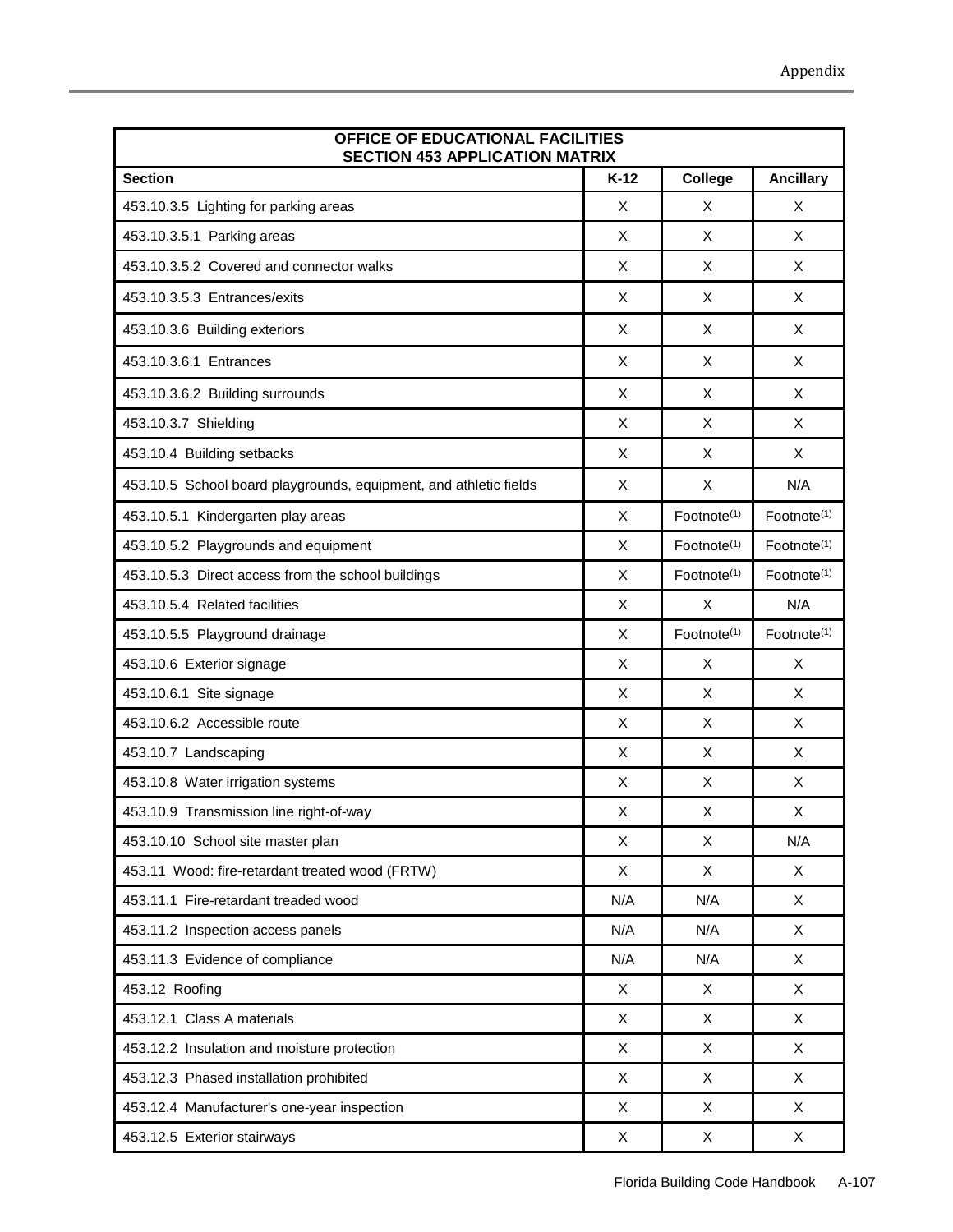| OFFICE OF EDUCATIONAL FACILITIES<br><b>SECTION 453 APPLICATION MATRIX</b> |        |                |                  |
|---------------------------------------------------------------------------|--------|----------------|------------------|
| <b>Section</b>                                                            | $K-12$ | College        | <b>Ancillary</b> |
| 453.13 Doors and windows                                                  | X      | X              | X                |
| 453.13.1 Doors                                                            | X      | X              | N/A              |
| 453.13.1.1 Door swing                                                     | X      | X              | X                |
| 453.13.1.2 Obstruct or conceal an exit                                    | X      | X              | X                |
| 453.13.2 Recessed                                                         | X      | X              | X                |
| 453.13.3 Special function doors                                           | X      | X              | X                |
| 453.13.4 Overhead and siding security grilles                             | X      | X              | X                |
| 453.13.5 Gates                                                            | X      | X              | X                |
| 453.13.6 Hardware                                                         | X      | X              | X                |
| 453.13.7 Safety glazing: Panels and storefronts                           | X      | X              | X                |
| 453.13.7.1 Glazing in hazardous locations                                 | X      | X              | X                |
| 453.13.7.2 Large glass panels                                             | X      | X              | X                |
| 453.13.8 Windows                                                          | X      | X              | X                |
| 453.13.8.1 Natural light and ventilation                                  | X      | N/A            | N/A              |
| 453.13.8.2 Projecting and awing windows                                   | X      | X              | X                |
| 453.13.8.3 Security/storm screens and grills                              | X      | X              | N/A              |
| 453.14 Special safety requirements                                        | X      | X              | X                |
| 453.14.1 Master control switch                                            | X      | X              | N/A              |
| 453.14.2 Interior signage                                                 | X      | X              | X                |
| 453.14.2.1 Emergency rescue windows                                       | X      | N/A            | N/A              |
| 453.14.2.2 Maximum capacity sign                                          | X      | X              | X                |
| 453.14.2.3 Room name, number sign                                         | X      | X              | X                |
| 453.14.2.4 Evacuation route                                               | X      | $\pmb{\times}$ | X                |
| 453.14.2.5 Accessibility signage                                          | X      | X              | X                |
| 453.14.2.6 Hazardous work & storage areas                                 | X      | X              | X                |
| 453.14.3 Other potential hazards                                          | X      | X              | X                |
| 453.14.4 Storage shelving                                                 | X      | X              | X                |
| 453.14.5 Vertical platform lifts and inclined wheelchairs lifts           | X      | X              | X                |
| 453.14.5.1 Not reduce width of egress                                     | X      | X              | X                |
| 453.14.5.2 Shielding devices                                              | X      | X              | X                |
| 453.14.5.3 Key operated                                                   | X      | X              | X                |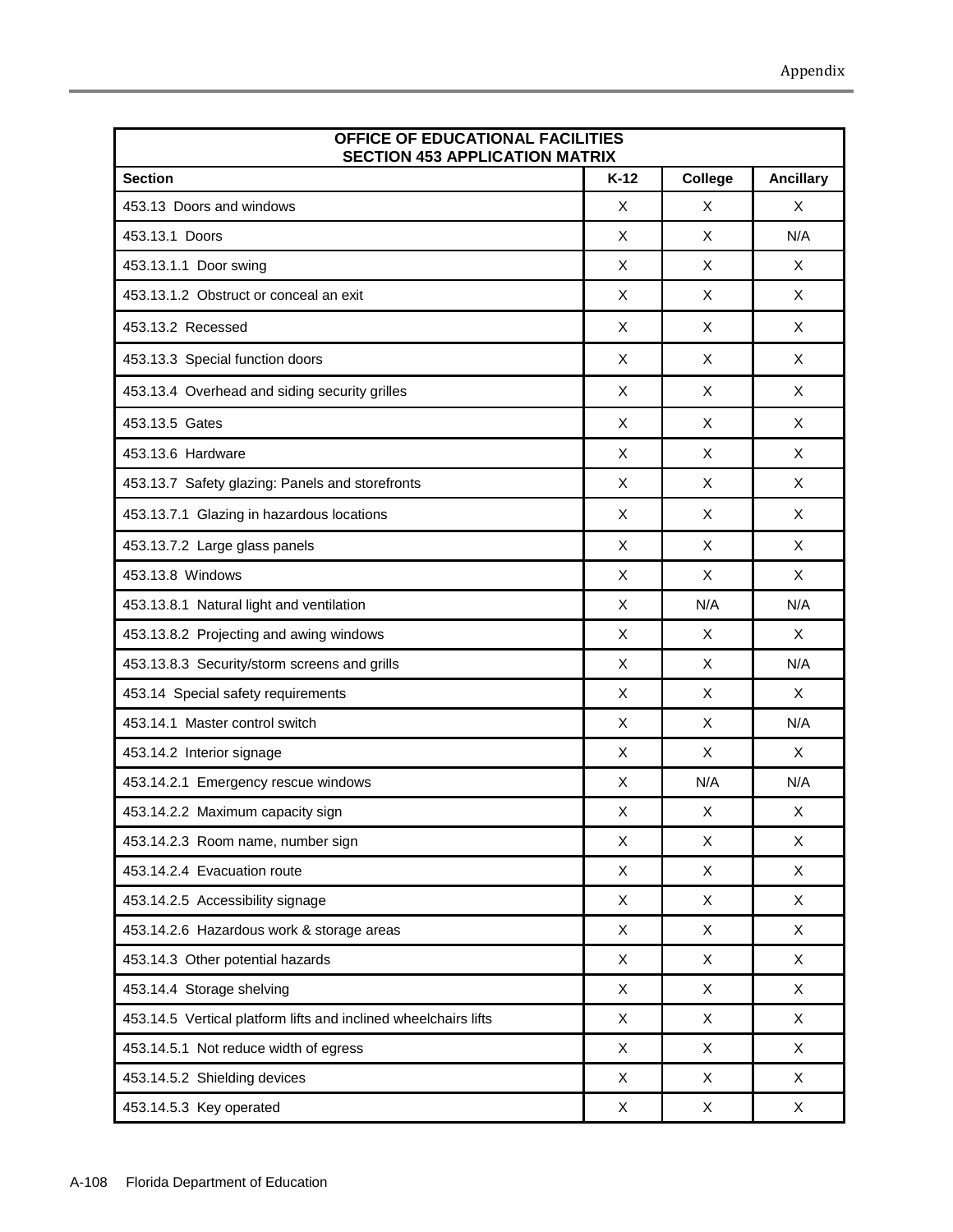| OFFICE OF EDUCATIONAL FACILITIES<br><b>SECTION 453 APPLICATION MATRIX</b> |             |                |                  |
|---------------------------------------------------------------------------|-------------|----------------|------------------|
| <b>Section</b>                                                            | $K-12$      | College        | <b>Ancillary</b> |
| 453.14.5.4 Inclined wheel chair lifts                                     | X           | X              | X                |
| 453.14.5.4.1 Sensing                                                      | X           | X              | X                |
| 453.14.5.4.2 Guide rails                                                  | X           | X              | X                |
| 453.14.6 Color code machinery                                             | X           | X              | X                |
| 453.14.7 Anchor equipment                                                 | X           | X              | X                |
| 453.14.8 Interior finishes                                                | X           | X              | X                |
| 453.14.8.1 Floors                                                         | X           | X              | N/A              |
| 453.15 Mechanical                                                         | X           | X              | X                |
| 453.15.1 Gas and fluid piping                                             | X           | X              | X                |
| 453.15.1.1 Flammable liquid/gases                                         | X           | X              | X                |
| 453.15.1.2 Piping systems                                                 | X           | X              | X                |
| 453.15.1.3 Main supply valve                                              | X           | X              | X                |
| 453.15.2 Air plenums                                                      | X           | X              | X                |
| 453.15.3 Residential equipment                                            | X           | X              | X                |
| 453.15.4 Toilet room ventilation                                          | X           | $\pmb{\times}$ | X                |
| 453.15.5 Ventilation air make-up for HVAC Systems                         | X           | X              | N/A              |
| 453.16 Plumbing                                                           | X           | X              | X                |
| 453.16.1 Standards                                                        | X           | X              | X                |
| 453.16.1.1 Assembly occupancies                                           | X           | X              | X                |
| 453.16.1.2 Location                                                       | X           | X              | N/A              |
| 453.16.2 Public shelter                                                   | X           | X              | X                |
| 453.16.3 Urinals                                                          | X           | X              | X                |
| 453.16.4 Reserved                                                         | N/A         | N/A            | N/A              |
| 453.16.5 Exterior entries                                                 | X           | X              | $\mathsf{X}$     |
| 453.16.6 Hot water                                                        | X           | X              | X                |
| 453.16.7 Delayed closing valves                                           | X           | X              | X                |
| 453.16.8 Shower facilities                                                | $\mathsf X$ | $\pmb{\times}$ | N/A              |
| 453.16.8.1 Floor finish                                                   | X           | X              | N/A              |
| 453.16.8.2 Master control valve                                           | X           | X              | N/A              |
| 453.16.9 Kitchens                                                         | X           | $\pmb{\times}$ | $\mathsf{X}$     |
| 453.16.9.1 Toilet rooms                                                   | X           | X              | X                |
| 453.16.10 Dousing shower and eye wash                                     | X           | X              | N/A              |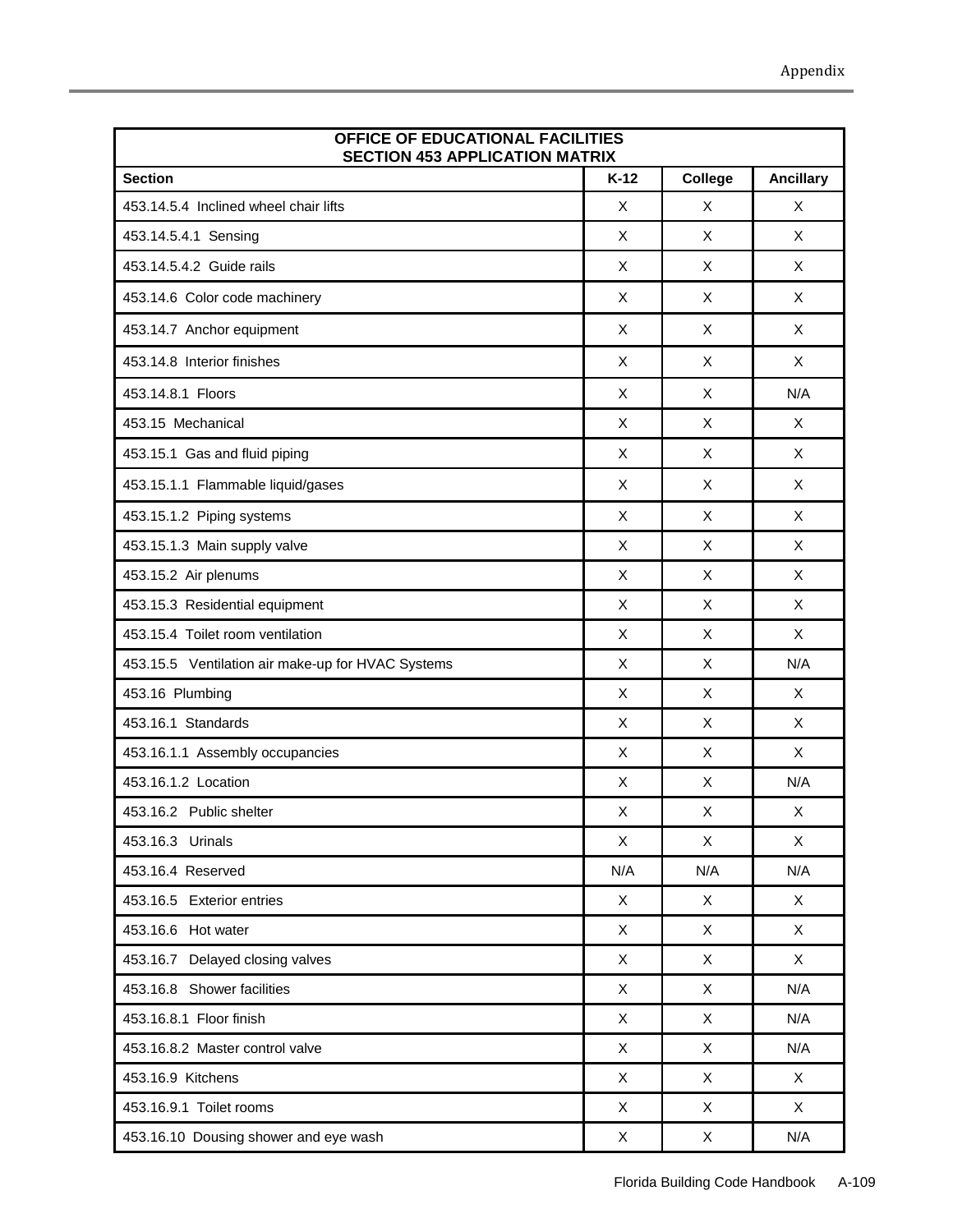| OFFICE OF EDUCATIONAL FACILITIES<br><b>SECTION 453 APPLICATION MATRIX</b>  |        |              |                  |
|----------------------------------------------------------------------------|--------|--------------|------------------|
| <b>Section</b>                                                             | $K-12$ | College      | <b>Ancillary</b> |
| 453.17 Electrical                                                          | X      | X            | X                |
| 453.17.1 Emergency lighting                                                | X      | X            | X                |
| 453.17.2 Electrical rooms and closets                                      | X      | X            | N/A              |
| 453.17.3 Spare capacity                                                    | X      | X            | X                |
| 453.17.4 Emergency shutoff switches                                        | X      | X            | N/A              |
| 453.17.5 Emergency disconnect                                              | X      | X            | N/A              |
| 453.17.6 Sauna and steam rooms                                             | X      | X            | N/A              |
| 453.17.7 Lightning                                                         | X      | X            | X                |
| 453.17.8 Ground fault interrupter (GFI) receptacles                        | X      | X            | X                |
| 453.18 Assembly occupancies in public educational facilities               | X      | X            | N/A              |
| 453.18.1 Occupant capacity                                                 | X      | X            | N/A              |
| 453.18.1.1 Dressing rooms                                                  | X      | X            | N/A              |
| 453.18.1.2 Gymnasium                                                       | X      | X            | N/A              |
| 453.18.1.3 Classrooms and labs                                             | X      | X            | N/A              |
| 453.18.1.4 Small group areas in media centers                              | X.     | X            | N/A              |
| 453.18.1.5 Closed circuit television production, distribution, and control | X      | X            | N/A              |
| 453.18.1.6 Interior courtyards                                             | X      | X            | N/A              |
| 453.19 Shade and green houses                                              | X      | X            | N/A              |
| 453.19.1 General                                                           | X      | X            | N/A              |
| 453.19.2 Unrestricted exiting                                              | X      | X            | N/A              |
| 453.19.3 Required doors                                                    | X      | X            | N/A              |
| 453.19.4 Accessibility                                                     | X      | X            | N/A              |
| 453.19.5 Shade cloth                                                       | X      | $\mathsf{X}$ | N/A              |
| 453.19.6 Fire extinguisher                                                 | X      | X            | N/A              |
| 453.19.7 Fire alarm                                                        | X      | X            | N/A              |
| 453.19.8 Space heaters                                                     | X      | X            | N/A              |
| 453.20 Storage                                                             | X      | X            | X                |
| 453.20.1 General storage                                                   | X      | X            | X                |
| 453.20.2 Custodial work areas and storage                                  | X      | X            | X                |
| 453.20.3 Custodial closets and storage                                     | X      | X            | X                |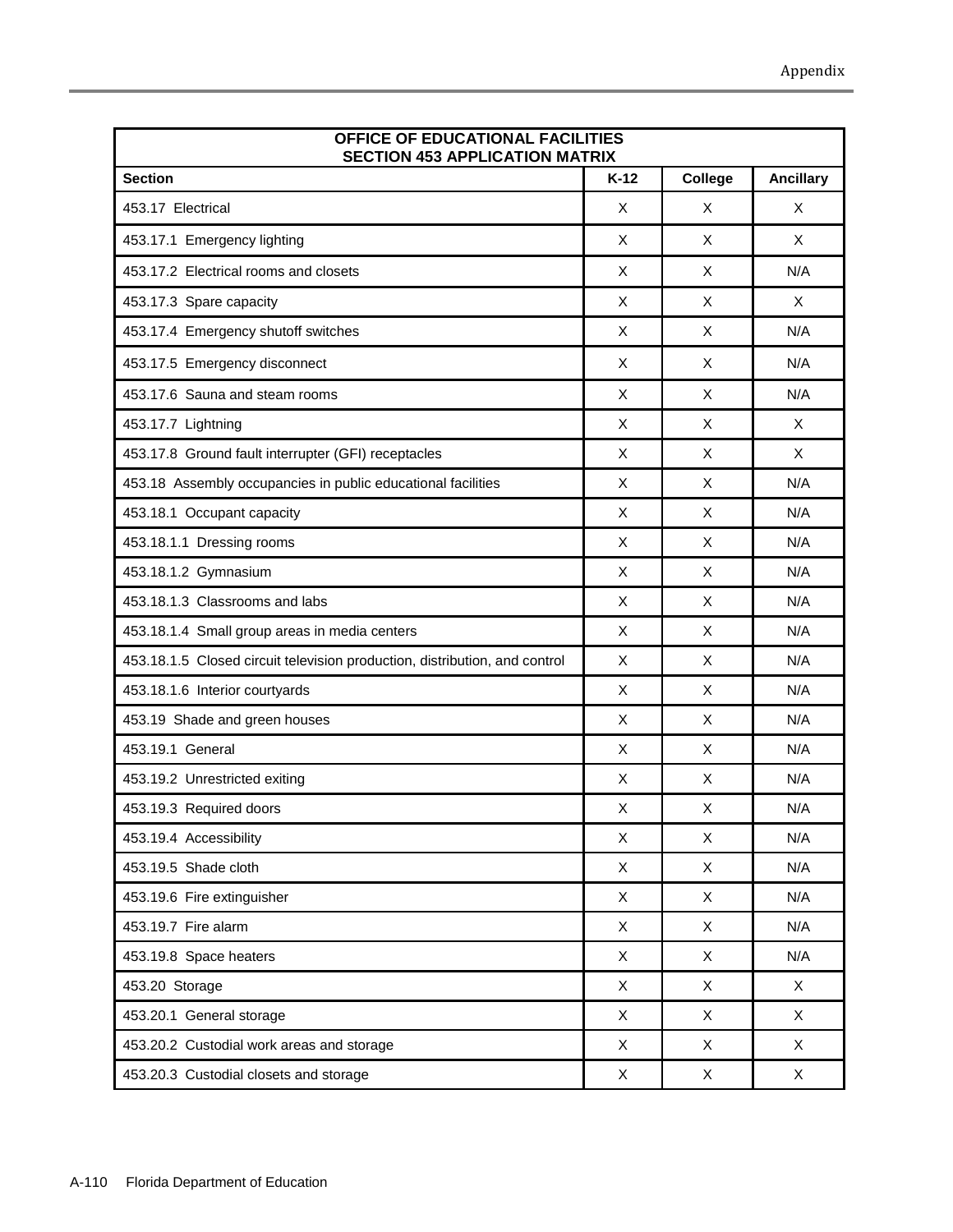| OFFICE OF EDUCATIONAL FACILITIES<br><b>SECTION 453 APPLICATION MATRIX</b> |        |                         |                         |
|---------------------------------------------------------------------------|--------|-------------------------|-------------------------|
| <b>Section</b>                                                            | $K-12$ | College                 | <b>Ancillary</b>        |
| 453.20.4 Chemical and hazardous materials storage                         | X      | X                       | X                       |
| 453.20.4.1 Chemical storage                                               | X      | X                       | X                       |
| 453.20.4.2 Hazardous materials storage                                    | X      | X                       | X                       |
| 453.20.5 Custodial receiving                                              | X      | X                       | X                       |
| 453.21 Child care/day care/pre-kindergarten facilities                    | X      | X                       | Footnote <sup>(1)</sup> |
| 453.21.1 Located on school board property                                 | X      | X                       | Footnote <sup>(1)</sup> |
| 453.21.2 Toilet facilities                                                | X      | X                       | Footnote <sup>(1)</sup> |
| 453.21.3 Bathing area                                                     | X      | X                       | Footnote <sup>(1)</sup> |
| 453.21.4 Toilet facilities finishes                                       | X      | X                       | Footnote <sup>(1)</sup> |
| 453.21.5 Drinking fountains                                               | Χ      | X                       | Footnote <sup>(1)</sup> |
| 453.21.6 Hand washing facilities                                          | X      | X                       | Footnote <sup>(1)</sup> |
| 453.21.7 Residential-type kitchen                                         | X      | X                       | Footnote <sup>(1)</sup> |
| 453.21.8 Sleeping areas                                                   | X      | X                       | Footnote <sup>(1)</sup> |
| 453.21.9 Prohibited storage                                               | X      | X                       | Footnote <sup>(1)</sup> |
| 453.21.10 Outdoor play areas                                              | X      | X                       | Footnote <sup>(1)</sup> |
| 453.21.11 Shade                                                           | X      | X                       | Footnote <sup>(1)</sup> |
| 453.21.12 Play equipment                                                  | X      | X                       | Footnote <sup>(1)</sup> |
| 453.21.13 Grounds                                                         | X      | X                       | Footnote <sup>(1)</sup> |
| 453.22 Clinics                                                            | X      | Footnote <sup>(3)</sup> | N/A                     |
| 453.22.1 Clinic general                                                   | X      | Footnote <sup>(3)</sup> | N/A                     |
| 453.22.2 Include locked storage, toilet room, etc.                        | X      | Footnote <sup>(3)</sup> | N/A                     |
| 453.22.3 Sanitary facilities                                              | X      | Footnote <sup>(3)</sup> | N/A                     |
| 453.22.3.1 Elementary school clinics                                      | X      | Footnote <sup>(3)</sup> | N/A                     |
| 453.22.3.2 Secondary & VTC school clinics                                 | X      | Footnote <sup>(3)</sup> | N/A                     |
| 453.22.3.3 Include hot & cold water                                       | X      | Footnote <sup>(3)</sup> | N/A                     |
| 453.22.3.4 Toilet exhaust fans                                            | X      | Footnote <sup>(3)</sup> | N/A                     |
| 453.22.3.5 Working counter top                                            | X      | Footnote <sup>(3)</sup> | N/A                     |
| 453.22.4 Bed area                                                         | X      | Footnote <sup>(3)</sup> | N/A                     |
| 453.22.4.1 Up to 500 students                                             | X      | Footnote <sup>(3)</sup> | N/A                     |
| 453.22.4.2 501 to 1,000 students                                          | X      | Footnote <sup>(3)</sup> | N/A                     |
| 453.22.4.3 1,001 to 2,000 students                                        | X      | Footnote <sup>(3)</sup> | N/A                     |
| 453.22.4.4 Over 2,000 students                                            | X      | Footnote <sup>(3)</sup> | N/A                     |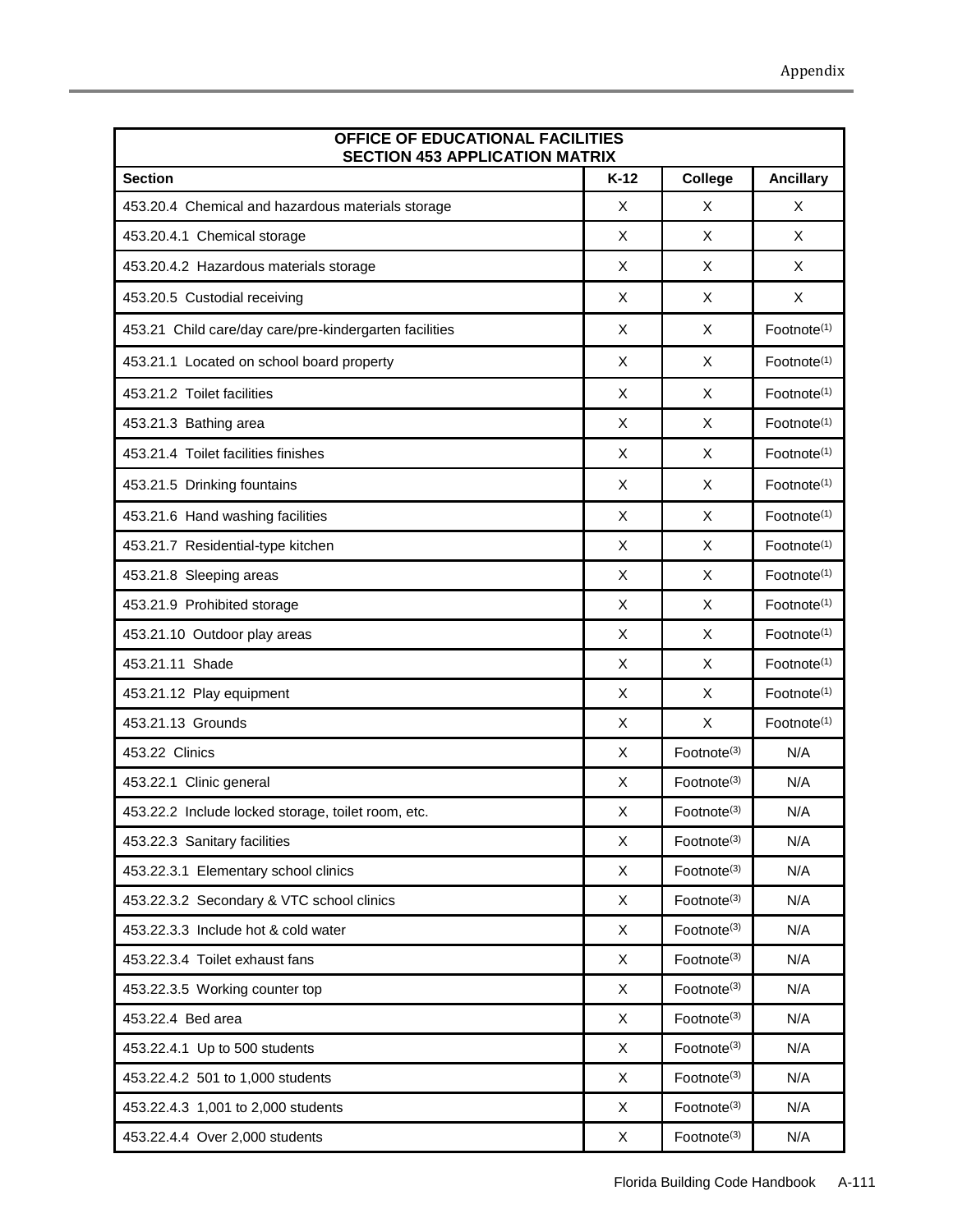| OFFICE OF EDUCATIONAL FACILITIES<br><b>SECTION 453 APPLICATION MATRIX</b> |                           |                           |                  |
|---------------------------------------------------------------------------|---------------------------|---------------------------|------------------|
| <b>Section</b>                                                            | $K-12$                    | College                   | <b>Ancillary</b> |
| 453.22.5 Full-service school health clinics                               | X                         | X                         | N/A              |
| 453.22.5.1 Location                                                       | X                         | X                         | N/A              |
| 453.22.5.2 Parking                                                        | X                         | X                         | N/A              |
| 453.22.5.3 Sanitary facilities                                            | X                         | X                         | N/A              |
| 453.22.5.3.1 Toilet rooms                                                 | X                         | X                         | N/A              |
| 453.22.5.3.2 Hot & cold water                                             | X                         | X                         | N/A              |
| 453.22.5.3.3 Exhaust fans                                                 | X                         | X                         | N/A              |
| 453.22.5.3.4 Nurses' station                                              | X                         | X                         | N/A              |
| 453.22.5.4 Storage rooms                                                  | X                         | X                         | N/A              |
| 453.22.5.5 Data outlets                                                   | X                         | X                         | N/A              |
| 453.23 Kilns                                                              | X                         | X                         | N/A              |
| 453.24 Open plan schools                                                  | X                         | X                         | N/A              |
| 453.25 Public shelter design criteria                                     | X                         | X                         | X                |
| 453.25.1 New facilities                                                   | X                         | X                         | X                |
| 453.25.1.1 Enhanced hurricane protection areas                            | X                         | X                         | X                |
| 453.25.1.1.1 Application                                                  | X                         | X                         | X                |
| 453.25.1.2 Serve primary function of building                             | X                         | X                         | X                |
| 453.25.2 Site                                                             | X                         | X                         | X                |
| 453.25.2.1 Emergency access                                               | X                         | X                         | X                |
| 453.25.2.2 Landscaping                                                    | X                         | X                         | X                |
| 453.25.2.3 Parking                                                        | X                         | $\mathsf X$               | X                |
| 453.25.2.4 Signage                                                        | X                         | X                         | X                |
| 453.25.3 Design                                                           | X                         | X                         | X                |
| 453.25.3.1 Excluded spaces                                                | X                         | X                         | $\mathsf{X}$     |
| 453.25.3.2 Capacity                                                       | X                         | X                         | X                |
| 453.25.3.3 Toilets                                                        | X                         | X                         | X                |
| 453.25.3.3.1 Support systems                                              | $\boldsymbol{\mathsf{X}}$ | $\boldsymbol{\mathsf{X}}$ | $\mathsf{X}$     |
| 453.25.3.3.2 Plumbing and valve systems                                   | X                         | X                         | X                |
| 453.25.3.4 Food service                                                   | X                         | X                         | $\mathsf{X}$     |
| 453.25.3.5 Manager's office                                               | X                         | $\mathsf X$               | $\mathsf{X}$     |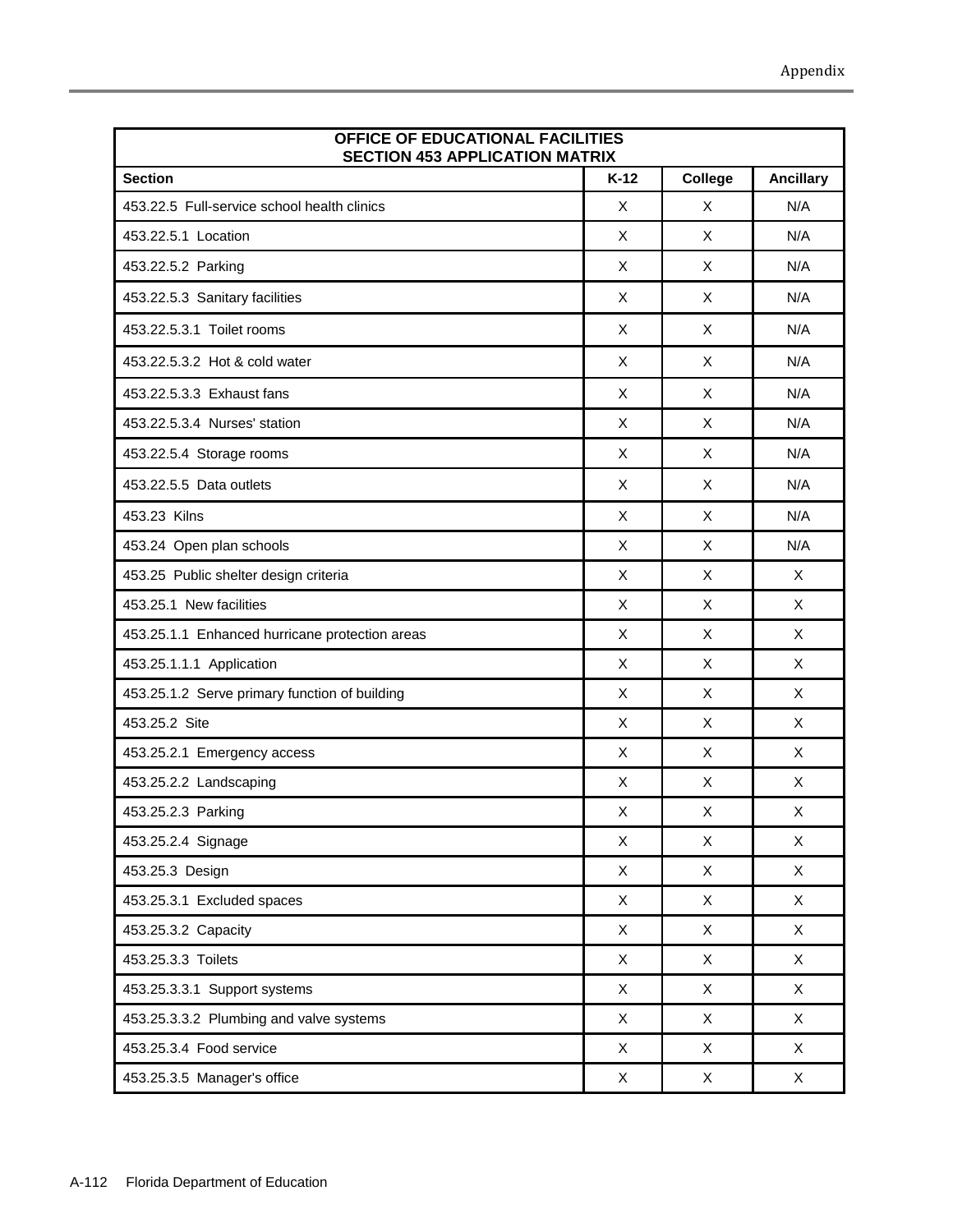| OFFICE OF EDUCATIONAL FACILITIES<br><b>SECTION 453 APPLICATION MATRIX</b> |        |                         |                  |
|---------------------------------------------------------------------------|--------|-------------------------|------------------|
| <b>Section</b>                                                            | $K-12$ | College                 | <b>Ancillary</b> |
| 453.25.4 Structural standard for wind loads                               | X      | X                       | X                |
| 453.25.4.1 Enclosure classifications                                      | X      | X                       | X                |
| 453.25.4.2 Mechanical ventilation                                         | Χ      | X                       | X                |
| 453.25.4.3 Exterior envelope                                              | X      | X                       | X                |
| 453.25.4.3.1 HVAC equipment                                               | X      | X                       | X                |
| 453.25.4.3.2 HVAC roof curb                                               | X      | X                       | X                |
| 453.25.5 Electrical and standby emergency power system                    | X      | X                       | X                |
| 453.25.5.1 EHPA lighting                                                  | X      | X                       | X                |
| 453.25.5.2 Optional standby systems                                       | X      | X                       | X                |
| 453.25.5.3 Receptacle outlets                                             | X      | X                       | X                |
| 453.25.6 Inspections                                                      | X      | X                       | X                |
| 453.25.6.1 Inspection during construction process                         | X      | X                       | X                |
| 453.25.6.2 Inspection of emergency electrical systems                     | X      | X                       | X                |
| 453.25.6.3 5-year inspection & recertification                            | X      | X                       | X                |
| 453.25.6.4 Annual inspections and maintenance                             | X      | X                       | X                |
| 453.26 Time-out rooms                                                     | X      | Footnote <sup>(4)</sup> | N/A              |
| 453.26.1 Locking of time-out rooms                                        | X      | Footnote <sup>(4)</sup> | N/A              |
| 453.26.2 Electromagnetic locking device                                   | X      | Footnote <sup>(4)</sup> | N/A              |
| 453.26.2.1 Engagement of lock                                             | X      | Footnote $(4)$          | N/A              |
| 453.26.2.2 Activation device                                              | X      | Footnote $(4)$          | N/A              |
| 453.26.2.3 Interface relay                                                | X      | Footnote <sup>(4)</sup> | N/A              |
| 453.26.2.4 Automatic disengagement                                        | X      | Footnote <sup>(4)</sup> | N/A              |
| 453.26.2.5 Timers prohibited                                              | X      | Footnote <sup>(4)</sup> | N/A              |
| 453.26.3 Door requirements                                                | X      | Footnote <sup>(4)</sup> | N/A              |
| 453.26.3.1 Swing out                                                      | X      | Footnote <sup>(4)</sup> | N/A              |
| 453.26.3.2 Vision panel                                                   | X      | Footnote <sup>(4)</sup> | N/A              |
| 453.26.3.3 Door frame and jamb                                            | X      | Footnote <sup>(4)</sup> | N/A              |
| 453.26.4 Finishes                                                         | X      | Footnote <sup>(4)</sup> | N/A              |
| 453.26.5 Minimum size                                                     | X      | Footnote <sup>(4)</sup> | N/A              |
| 453.26.6 Lighting                                                         | X      | Footnote <sup>(4)</sup> | N/A              |
| 453.26.7 HVAC required                                                    | X      | Footnote <sup>(4)</sup> | N/A              |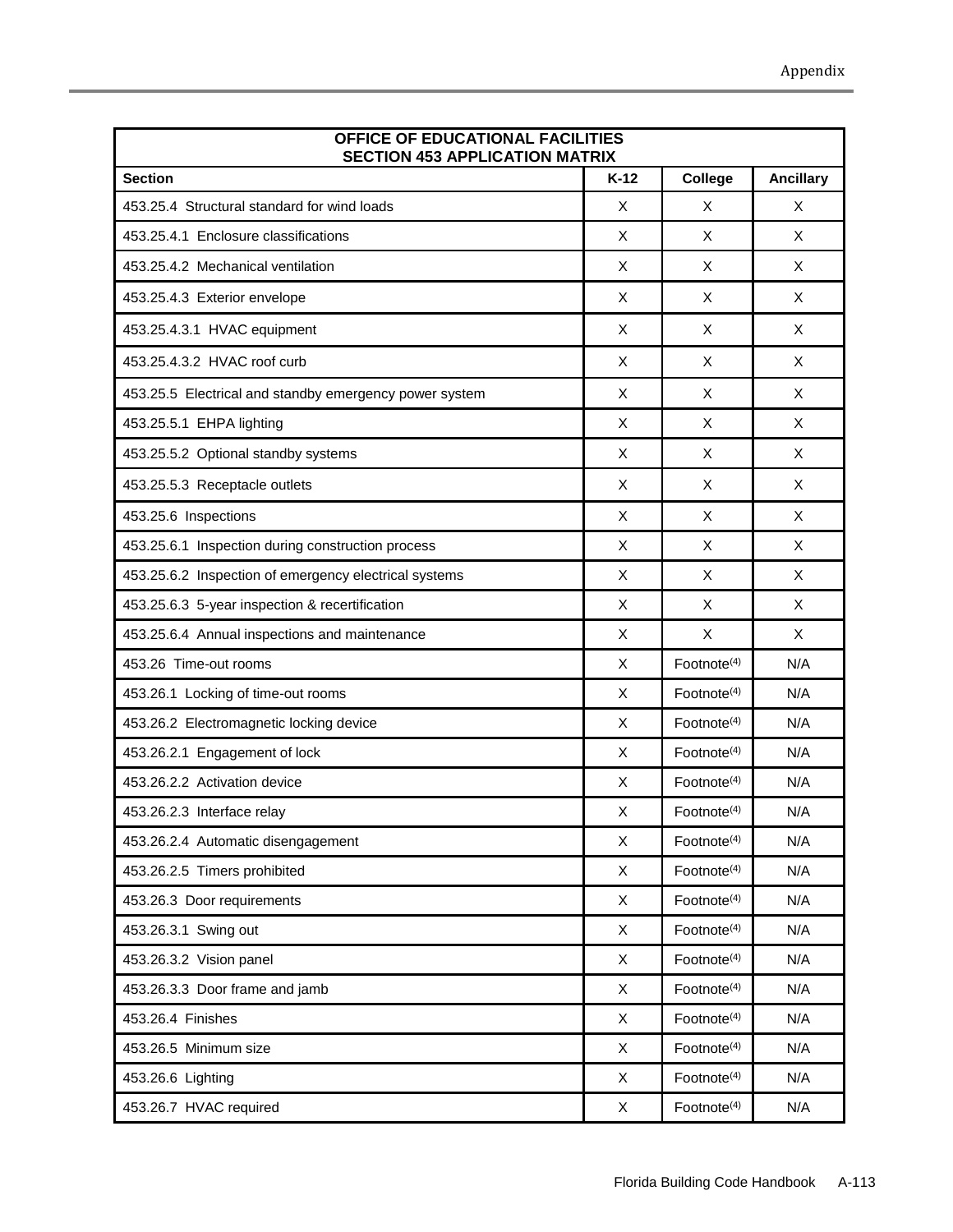| OFFICE OF EDUCATIONAL FACILITIES<br><b>SECTION 453 APPLICATION MATRIX</b> |        |                         |                         |
|---------------------------------------------------------------------------|--------|-------------------------|-------------------------|
| <b>Section</b>                                                            | $K-12$ | College                 | <b>Ancillary</b>        |
| 453.27 New relocatables                                                   | X      | X                       | X                       |
| 453.27.1 Relocatables                                                     | X      | X                       | X                       |
| 453.27.1.1 Shelter                                                        | X      | X                       | X                       |
| 453.27.2 Design, plan, approval, construction                             | X      | X                       | X                       |
| 453.27.2.1 District-wide foundation plans                                 | X      | X                       | X                       |
| 453.27.2.2 DOT requirements                                               | X      | X                       | X                       |
| 453.27.2.3 Inventory/construction date signage                            | X      | X                       | X                       |
| 453.27.3 Construction type                                                | X      | X                       | X                       |
| 453.27.4 Accessibility                                                    | X      | X                       | X                       |
| 453.27.5 Site standards/site plan                                         | X      | X                       | X                       |
| 453.27.5.1 Floodplain                                                     | X      | X                       | X                       |
| 453.27.5.2 Covered walks and technology                                   | X      | N/A                     | N/A                     |
| 453.27.5.3 Separation of units                                            | X      | X                       | X                       |
| 453.27.6 Structure                                                        | X      | X                       | X                       |
| 453.27.7 Fire-retardant treated wood (FRTW)                               | X      | X                       | X                       |
| 453.27.8 Doors                                                            | X      | X                       | X                       |
| 453.27.8.1 Classroom locksets                                             | X      | X                       | N/A                     |
| 453.27.8.2 Roofed platform                                                | X      | X                       | X                       |
| 453.27.9 Operable windows                                                 | X      | N/A                     | N/A                     |
| 453.27.9.1 Rescue                                                         | X      | N/A                     | N/A                     |
| 453.27.10 Finishes                                                        | Χ      | X                       | X                       |
| 453.27.10.1 Interior walls and ceilings                                   | X      | X                       | N/A                     |
| 453.27.10.2 Floors                                                        | X      | X                       | N/A                     |
| 453.27.10.3 Toilet rooms, showers, and bathing facilities                 | X      | X                       | $\mathsf{X}$            |
| 453.27.10.3.1 Floors and walls                                            | X      | X                       | X                       |
| 453.27.10.3.2 Ceilings                                                    | X      | N/A                     | N/A                     |
| 453.27.11 Fire extinguishers                                              | X      | X                       | N/A                     |
| 453.27.12 Document storage                                                | X      | X                       | X                       |
| 453.27.13 Time-out rooms                                                  | X      | Footnote <sup>(4)</sup> | N/A                     |
| 453.27.14 Child care/day units                                            | X      | Footnote <sup>(1)</sup> | Footnote <sup>(1)</sup> |
| 453.27.14.1 Residential kitchens                                          | X      | X                       | N/A                     |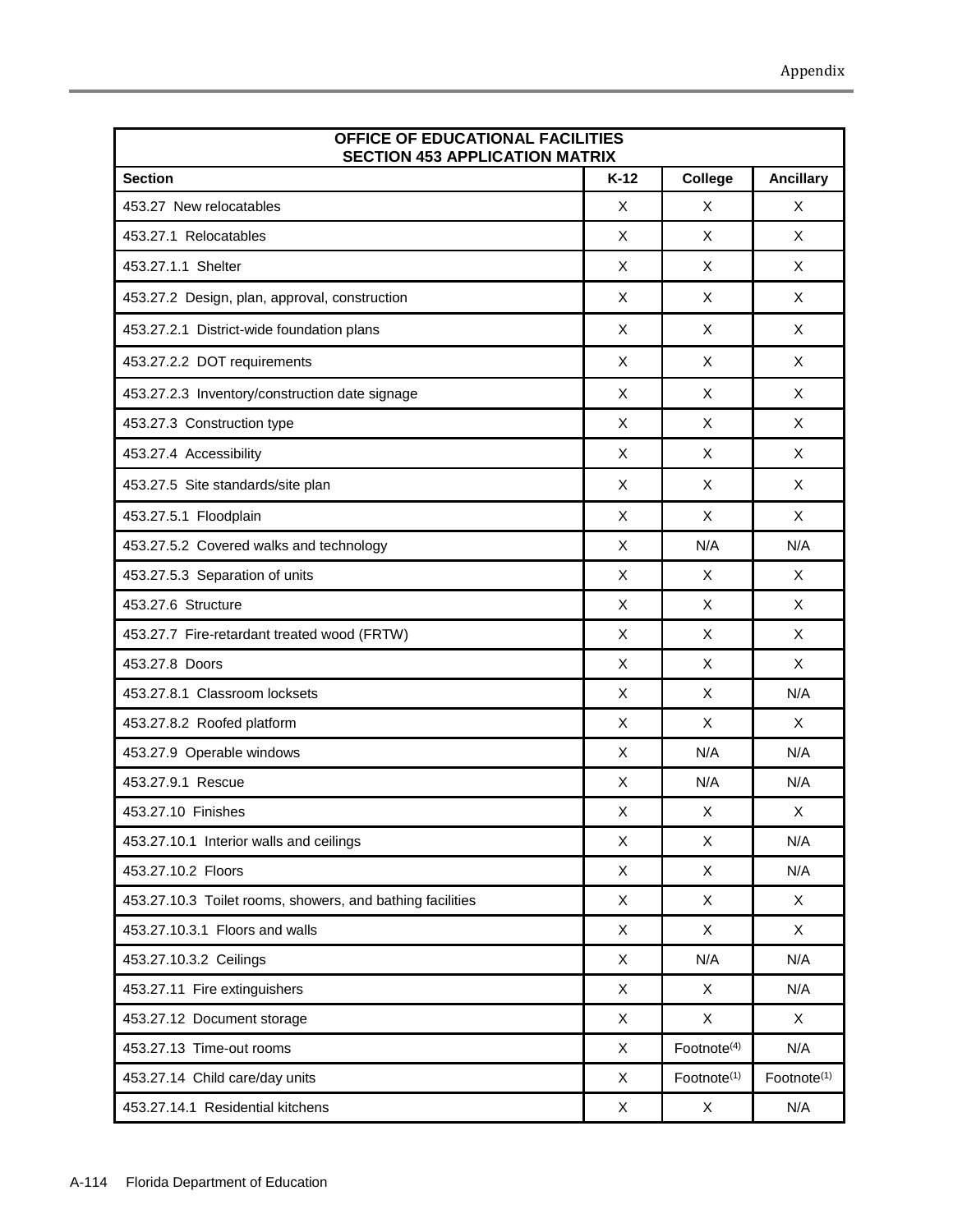| OFFICE OF EDUCATIONAL FACILITIES<br><b>SECTION 453 APPLICATION MATRIX</b> |        |         |                  |  |  |
|---------------------------------------------------------------------------|--------|---------|------------------|--|--|
| <b>Section</b>                                                            | $K-12$ | College | <b>Ancillary</b> |  |  |
| 453.27.15 Illumination required                                           | X      | X       | N/A              |  |  |
| 453.27.15.1 Emergency lighting                                            | X      | X       | N/A              |  |  |
| 453.27.15.2 Exterior lighting                                             | X      | X       | X                |  |  |
| 453.27.15.3 Exit lighting                                                 | X      | X       | X                |  |  |
| 453.27.16 Air conditioning, heating and ventilation                       | X      | X       | X                |  |  |
| 453.27.17 Technology                                                      | X      | X       | N/A              |  |  |
| 453.27.18 Fire safety requirements                                        | X      | X       | N/A              |  |  |
| 453.27.19 Inspection of units during construction                         | X      | X       | X                |  |  |
| 453.27.20 Inspection of units prior to occupancy                          | X      | X       | X                |  |  |

(1) If Daycare Program exists

(2) Where required by NFPA

(3) If Vocational Program is present

(4) If included in program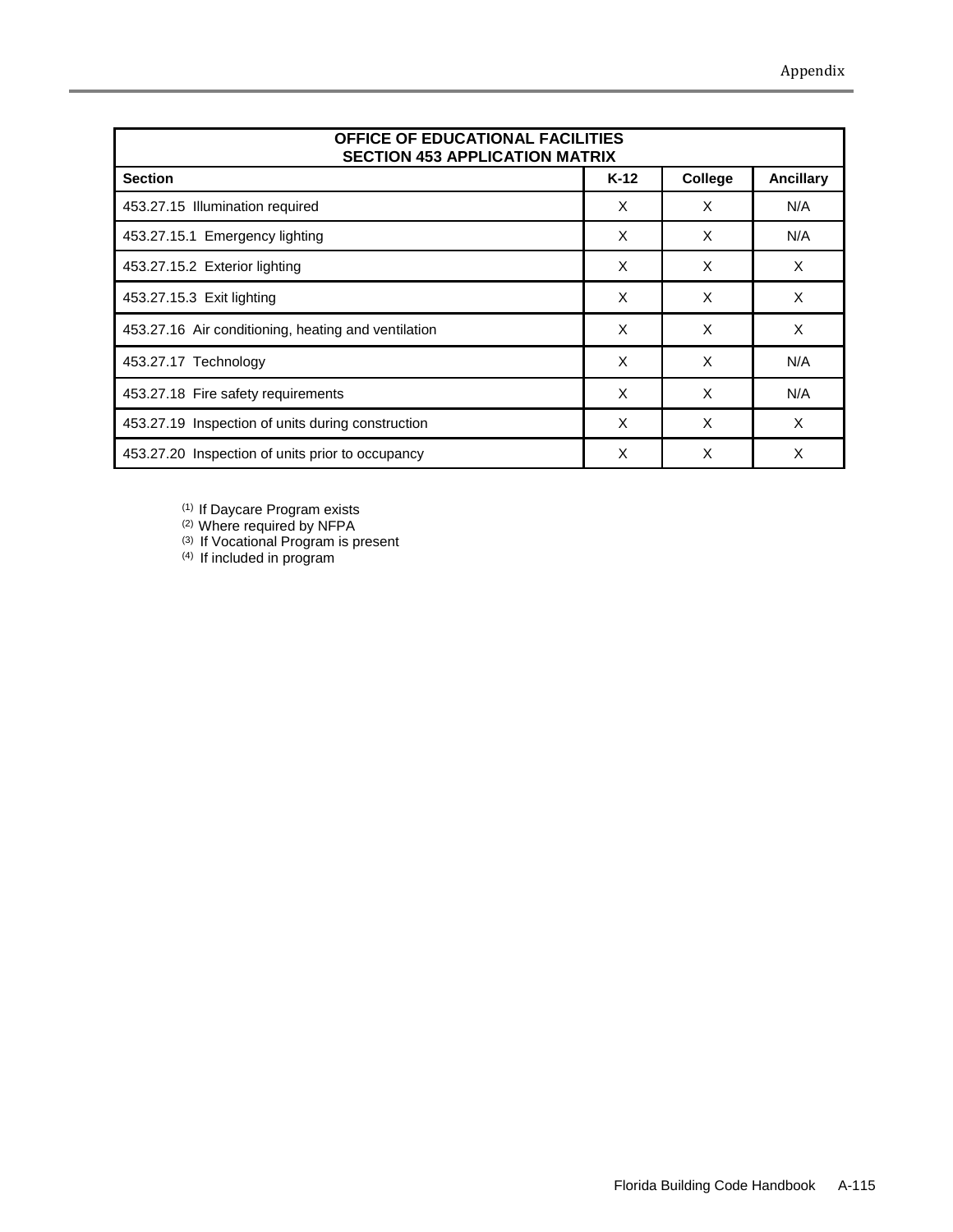| OFFICE OF EDUCATIONAL FACILITIES<br><b>SECTION 468 APPLICATION MATRIX</b> |        |                           |                         |  |  |
|---------------------------------------------------------------------------|--------|---------------------------|-------------------------|--|--|
| <b>Section</b>                                                            | $K-12$ | College                   | <b>Ancillary</b>        |  |  |
| 468.1 Scope                                                               | X      | X                         | X                       |  |  |
| 468.2 Sites                                                               | X      | X                         | X                       |  |  |
| 468.2.1 Drainage                                                          | X      | X                         | X                       |  |  |
| 468.2.2 Playgrounds and equipment                                         | X      | Footnote <sup>(1)</sup>   | Footnote <sup>(1)</sup> |  |  |
| 468.2.3 Outdoor waste containers                                          | X      | Χ                         | X                       |  |  |
| 468.3 Building construction                                               | X      | X                         | X                       |  |  |
| 468.3.1 Rodent proofing                                                   | X      | N/A                       | N/A                     |  |  |
| 468.3.2 Glare from natural light                                          | X      | X                         | N/A                     |  |  |
| 468.3.3 Automated external defibrillator                                  | X      | N/A                       | N/A                     |  |  |
| 468.3.4 Diaper changing stations                                          | X      | Footnote <sup>(1)</sup>   | Footnote <sup>(1)</sup> |  |  |
| 468.3.5 Plumbing                                                          | X      | X                         | X                       |  |  |
| 468.3.5.1 Standards                                                       | X      | $\pmb{\times}$            | X                       |  |  |
| 468.3.5.2 Teacher toilets                                                 | X      | N/A                       | N/A                     |  |  |
| 468.3.5.3 Toilet room access                                              | X      | X                         | X                       |  |  |
| 468.3.5.3.1 Roof cover                                                    | X      | N/A                       | N/A                     |  |  |
| 468.3.5.3.2 Access to group toilet rooms                                  | X      | N/A                       | N/A                     |  |  |
| 468.3.5.3.3 Adjacent to food preparation or dining                        | X      | X                         | X                       |  |  |
| 468.3.5.4 Shielding device                                                | X      | X                         | X                       |  |  |
| 468.3.5.5 Walls                                                           | X      | X                         | X                       |  |  |
| 468.3.5.6 Floor drains and hose bibbs                                     | X      | X                         | X                       |  |  |
| 468.3.5.6.1 Stall urinals                                                 | Χ      | X                         | X                       |  |  |
| 468.3.5.6.2 Location                                                      | X      | X                         | X                       |  |  |
| 468.3.5.7 Handwashing facilities                                          | X      | X                         | X                       |  |  |
| 468.3.5.7.1 Within or adjoining each toilet room                          | X      | X                         | $\mathsf{X}$            |  |  |
| 468.3.5.7.2 Soap dispensers                                               | X      | X                         | X                       |  |  |
| 468.3.5.7.3 Towel dispensers                                              | X      | X                         | X                       |  |  |
| 468.3.5.8 Showers                                                         | X      | $\mathsf X$               | $\mathsf{X}$            |  |  |
| 468.3.5.8.1 Shower heads                                                  | X      | $\mathsf X$               | N/A                     |  |  |
| 468.3.5.8.2 Floors shall be drained                                       | X      | X                         | X                       |  |  |
| 468.3.5.8.3 Water temperature                                             | X      | $\boldsymbol{\mathsf{X}}$ | $\mathsf{X}$            |  |  |
| 468.3.5.9 Floors shall be impervious                                      | X      | X                         | X                       |  |  |
| 468.3.5.10 Ceilings shall be impervious                                   | X      | X                         | X                       |  |  |